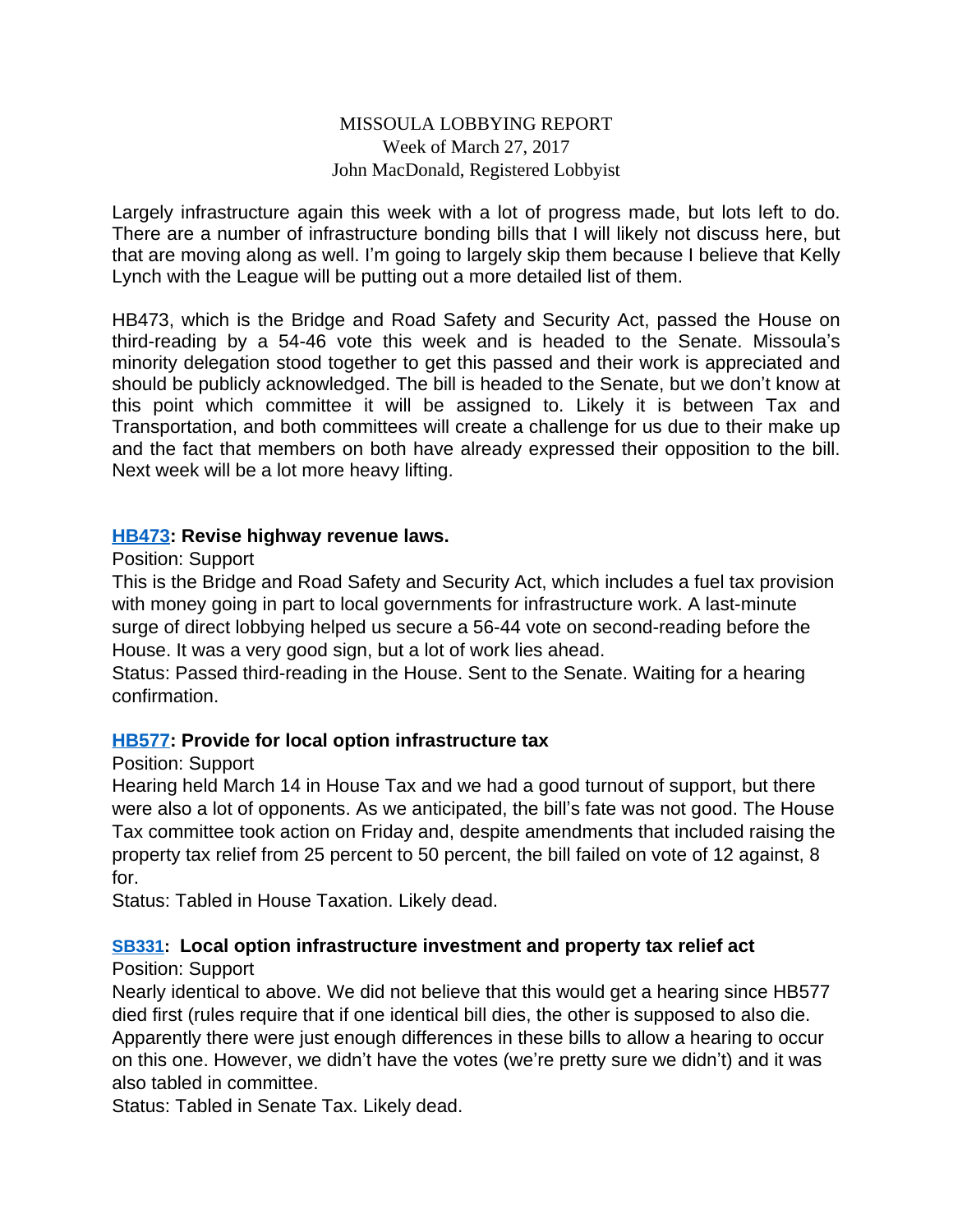# **TIF Bills**

### **[HB573](http://laws.leg.mt.gov/legprd/LAW0210W$BSIV.ActionQuery?P_BILL_NO1=573&P_BLTP_BILL_TYP_CD=HB&Z_ACTION=Find&P_SESS=20171): Revise education funding laws related to tax increment financing.**

Position: Oppose

This bill would remove the 95 school mills from the TIF calculation, but only for TIFS in urban renewal districts or REDDS established on or after the effective date. A BAD bill. After getting out of the House, we worked closely with the League to develop a strategy to kill this bill on the Senate side and had an understanding with the sponsor that it would likely get tabled if we offered only "light" opposition. This would mean just the League coming in and offering some testimony. However, due to some events outside of our control, the bill regained some steam. A hearing on the bill was held March 31 and we showed up en mass on short notice. Probably eight to ten opponents testified. Unsure of the fate, but I think we've worked things out so that this bill will likely be tabled.

Status: Passed the House. Senate hearing March 31. Awaiting executive action.

### **[HB413](http://laws.leg.mt.gov/legprd/LAW0210W$BSIV.ActionQuery?P_BILL_NO1=413&P_BLTP_BILL_TYP_CD=HB&Z_ACTION=Find&P_SESS=20171): Revise laws related to use of TIF financing.**

#### Position: Oppose.

From MLCT: The bill provides for a recapture provision if building improvements are made with TIF funds. If controlling stock or other equity interest in the building is sold, leased, or transferred within 5 years of the TIF funded improvements, 100% of the funds must be paid back; 80% if within 6 years; decreasing by 20% each year thereafter. No recapture after 10 years; no recapture if ownership conveyed to a governmental entity. (2) The bill provides for a direct court review of any decision made under Title 7, Chapter 15, Parts 42 or 43 by any taxpayer or taxing jurisdiction. Kelly Lynch with the League has worked this bill very hard and believes Essman will agree to table this bill in committee and some reporting issues will become part of SB27.

Status: TABLED in committee. Likely dead.

### **[SB27](http://laws.leg.mt.gov/legprd/LAW0210W$BSIV.ActionQuery?P_BILL_NO1=27&P_BLTP_BILL_TYP_CD=SB&Z_ACTION=Find&P_SESS=20171): Amend TIF laws related to public hearings and reporting.**

Position: (Changed) Support Amended Version

As amended in Senate, requires the local government's annual financial report under 2-7- 503 to include a report of the financial activities related to TIF; requires public meeting and opportunity for comment on all matters before the urban renewal agency board; requires the TIF annual report under 7-15-4237 to "describe the public purpose of expenditures of tax increment and how the expenditures meet the goals of the urban renewal plan or comprehensive development plan (TEDD).

Status: Passed the House with amendments. Returned to the Senate with amendments. Awaiting floor vote on the amended version..

### **[HB396](http://laws.leg.mt.gov/legprd/LAW0210W$BSIV.ActionQuery?P_BILL_NO1=396&P_BLTP_BILL_TYP_CD=HB&Z_ACTION=Find&P_SESS=20171): Revise laws related to tax increment financing**

#### Position: Support.

Replacement bill for HB 250. MACO, MTSBA, and League drafted amendment language to HB 250 that would remove veto vote but require that city meet and confer with county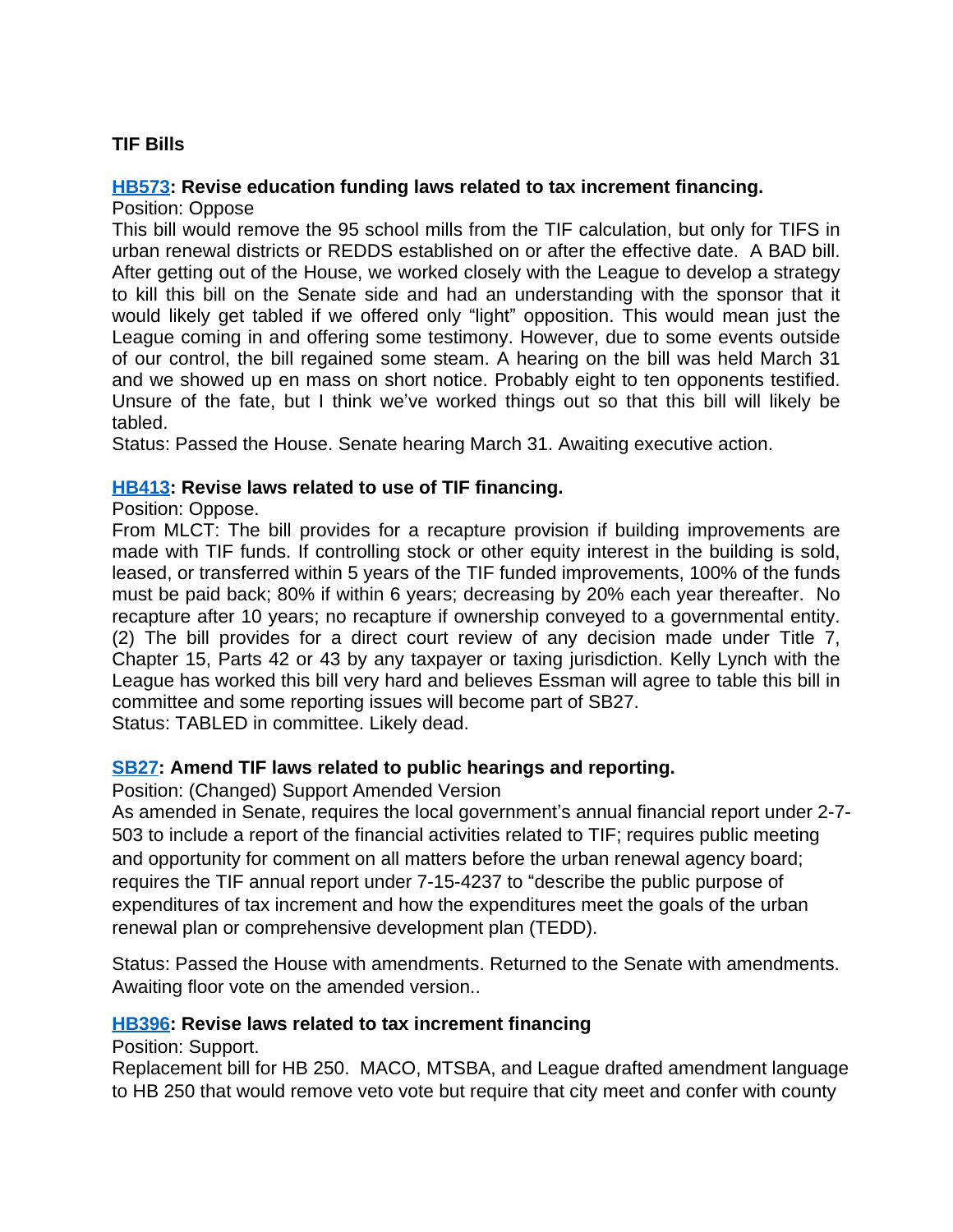and school district before creating plan with TIF, adding TIF to existing plan, or bonding. Met with Grubbs 1/30 to review proposed amendments; new bill title needed to make amendments, Rep Grubbs tabled HB250 and replace with HB 396 with the amendments previously approved

Status: Passed both House and Senate. Transmitted to the governor.

## **[HB30:](http://laws.leg.mt.gov/legprd/LAW0210W$BSIV.ActionQuery?P_BILL_NO1=30&P_BLTP_BILL_TYP_CD=HB&Z_ACTION=Find&P_SESS=20171) Remove voted levies approved after creation of TIF from tax increment provision**

Position: Neutral (changed from Oppose)

Another bill from the RTIC. We let this one go as part of an agreement to .

Status: Passed Senate and House. Transmitted to the governor.

## **[HB359](http://laws.leg.mt.gov/legprd/LAW0210W$BSIV.ActionQuery?P_BILL_NO1=359&P_BLTP_BILL_TYP_CD=HB&Z_ACTION=Find&P_SESS=20171): Limit tax increment financing revenue to local mills.**

Position: Oppose.

Terrible bill that would limit TIF revenue to local mills only, removing mills collected on behalf of school districts, mills supporting elementary and high school retirement obligations, public school equalization mills, u-system mills and permissive levies. Status: TABLED IN House Tax.

# **[HB411](http://laws.leg.mt.gov/legprd/LAW0210W$BSIV.ActionQuery?P_BILL_NO1=411&P_BLTP_BILL_TYP_CD=HB&Z_ACTION=Find&P_SESS=20171): Limiting use of TIF money. (Façade bill)**

Position: Oppose

Adam Hertz's bill dealing with concerns about TIF money being spent on private businesses within TIF Districts. Chris Behan testified on behalf of the city. Status: TABLED in House Tax.

# **[HB134](http://laws.leg.mt.gov/legprd/LAW0210W$BSIV.ActionQuery?P_BILL_NO1=411&P_BLTP_BILL_TYP_CD=HB&Z_ACTION=Find&P_SESS=20171): Revise school funding related to facilities**

Position: Neutral (CHANGED from oppose)

HB 134 originally would have removed the 95 school mills from the TIF calculation, redirecting it to fund school facility improvements through the state's Quality Schools Facility Grant Program. Essman agreed to an amendment to take that provision out of the bill and we remove our opposition.

Status: Amended version passed the House Education. Senate hearing held March 29. Awaiting executive action.

#### **[HB250](http://laws.leg.mt.gov/legprd/LAW0210W$BSIV.ActionQuery?P_BILL_NO1=250&P_BLTP_BILL_TYP_CD=HB&Z_ACTION=Find&P_SESS=20171): Require county and school district approval for adoption of TIF provision** Position: Oppose. (Amendments may be offered)

The league worked with the sponsor to table this in favor of a new version. (See HB396) Status: House Local Government TABLED.

### **[HB403](http://laws.leg.mt.gov/legprd/LAW0210W$BSIV.ActionQuery?P_BILL_NO1=403&P_BLTP_BILL_TYP_CD=HB&Z_ACTION=Find&P_SESS=20171): Revise TIF laws to require remittance if increment exceeds certain level.** Position: Oppose.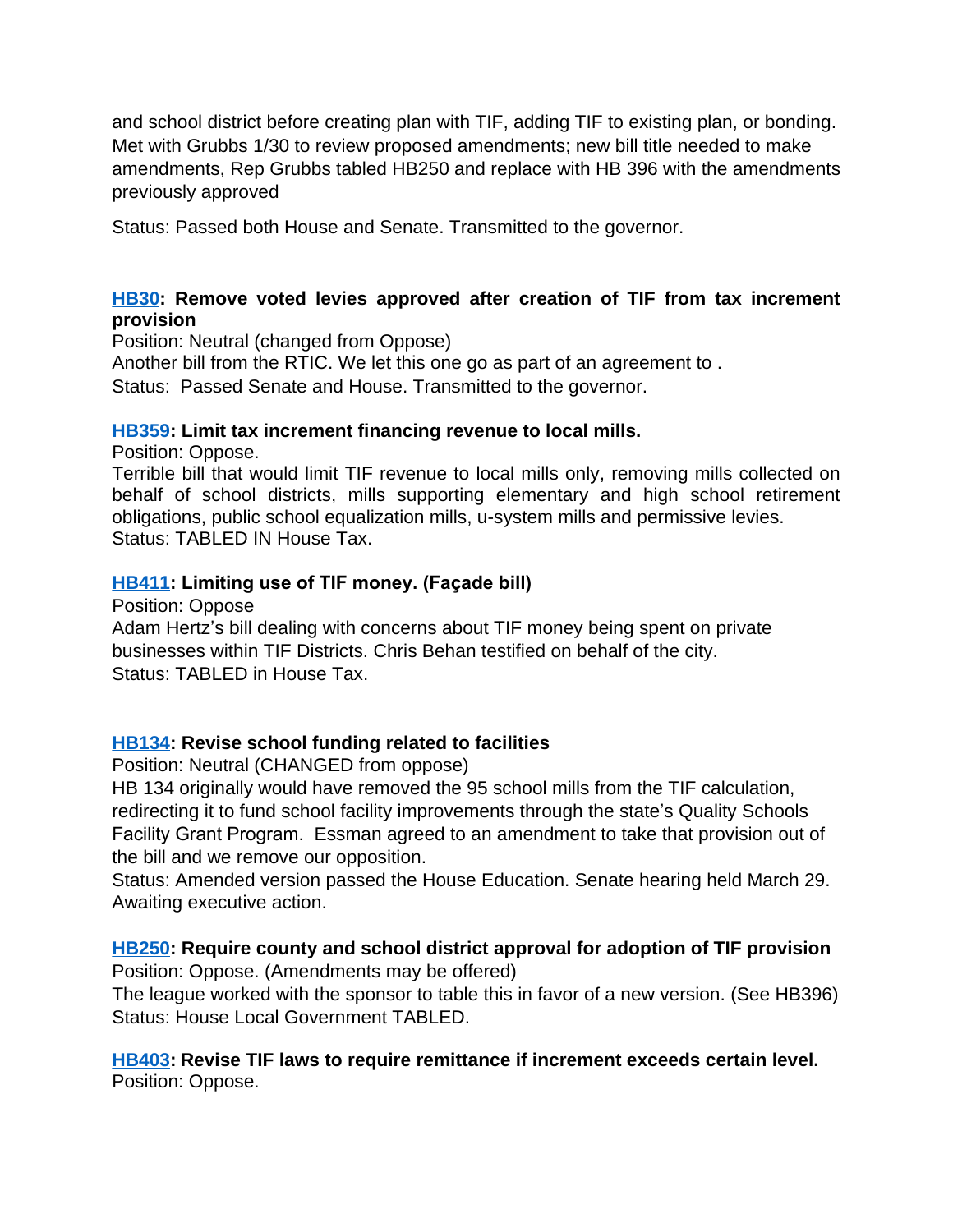This bill would require remittance of all incremental taxable value of one or more urban renewal districts in excess of 5 percent of the municipality's total taxable value, except for any revenue already pledged to the repayment of bonds.

Status: Tabled in Committee

# **[SB34](http://laws.leg.mt.gov/legprd/LAW0210W$BSIV.ActionQuery?P_BILL_NO1=34&P_BLTP_BILL_TYP_CD=SB&Z_ACTION=Find&P_SESS=20171): Amend laws related to an urban renewal agency board of commissioners**

Position: Oppose

John Hoeven bill that would have required appointment of representatives from schools and county commissioners on boards. Originally passed, but the sponsor called the bill back and no action has been taken.

Status: Likely dead. Sitting in committee without further action.

### **[SB130:](http://laws.leg.mt.gov/legprd/LAW0210W$BSIV.ActionQuery?P_BILL_NO1=130&P_BLTP_BILL_TYP_CD=SB&Z_ACTION=Find&P_SESS=20171) Revise tax increment finance laws**

Position: Support

Would have allowed TIF expenditures for energy efficiency in certain projects. Status: Died on a tie vote in committee. Likely dead.

### **OTHER BILLS:**

### **[SB330:](http://laws.leg.mt.gov/legprd/LAW0210W$BSIV.ActionQuery?P_BILL_NO1=330&P_BLTP_BILL_TYP_CD=SB&Z_ACTION=Find&P_SESS=20171) Provide for property assessed clean energy financing.**

Position: Support

This bill was the authorizing legislation for PACE in Montana. We supported and I provided brief testimony at the hearing. Lots of opponents, however, who pointed out some flaws in how the bill was put together. Although Initially tabled, the committee reconsidered the bill and it was approved with some amendments and passed committee and full Senate.

Status: Revived. Passed Senate and transmitted to the House. Awaiting a hearing date.

### **[HB611](http://laws.leg.mt.gov/legprd/LAW0210W$BSIV.ActionQuery?P_BILL_NO1=611&P_BLTP_BILL_TYP_CD=HB&Z_ACTION=Find&P_SESS=20171): Generally revise state laws related to immigration and refugees.**

Position: Oppose,

SK Rossi with the ACLU made us aware of this bill March 17. It essentially prohibits local governments from enacting any "sanctuary"-type legislation or addressing immigration or refugee issues. We were not able to personally testify.

Status: Initially passed second-reading in the House, but was referred to House Appropriation, where the committee TABLED it.

### **[HB609](http://laws.leg.mt.gov/legprd/LAW0210W$BSIV.ActionQuery?P_BILL_NO1=609&P_BLTP_BILL_TYP_CD=HB&Z_ACTION=Find&P_SESS=20171): Generally revise privacy laws concerning protected facilities.**

Position: Opposed.

.

House Judiciary hearing March 23 was a train wreck. Chair allowed only 20 minutes for each side and we witnesses were cut off before we could provide any testimony. I submitted written testimony and worked a number of members very hard to help kill the bill. I personally did not believe we had much chance killing it, but were able to sway three key Republicans and got it done. Lots of kudos to LGBT advocates and the ACLU for their substantial work on this.

Status: TABLED in House Judiciary.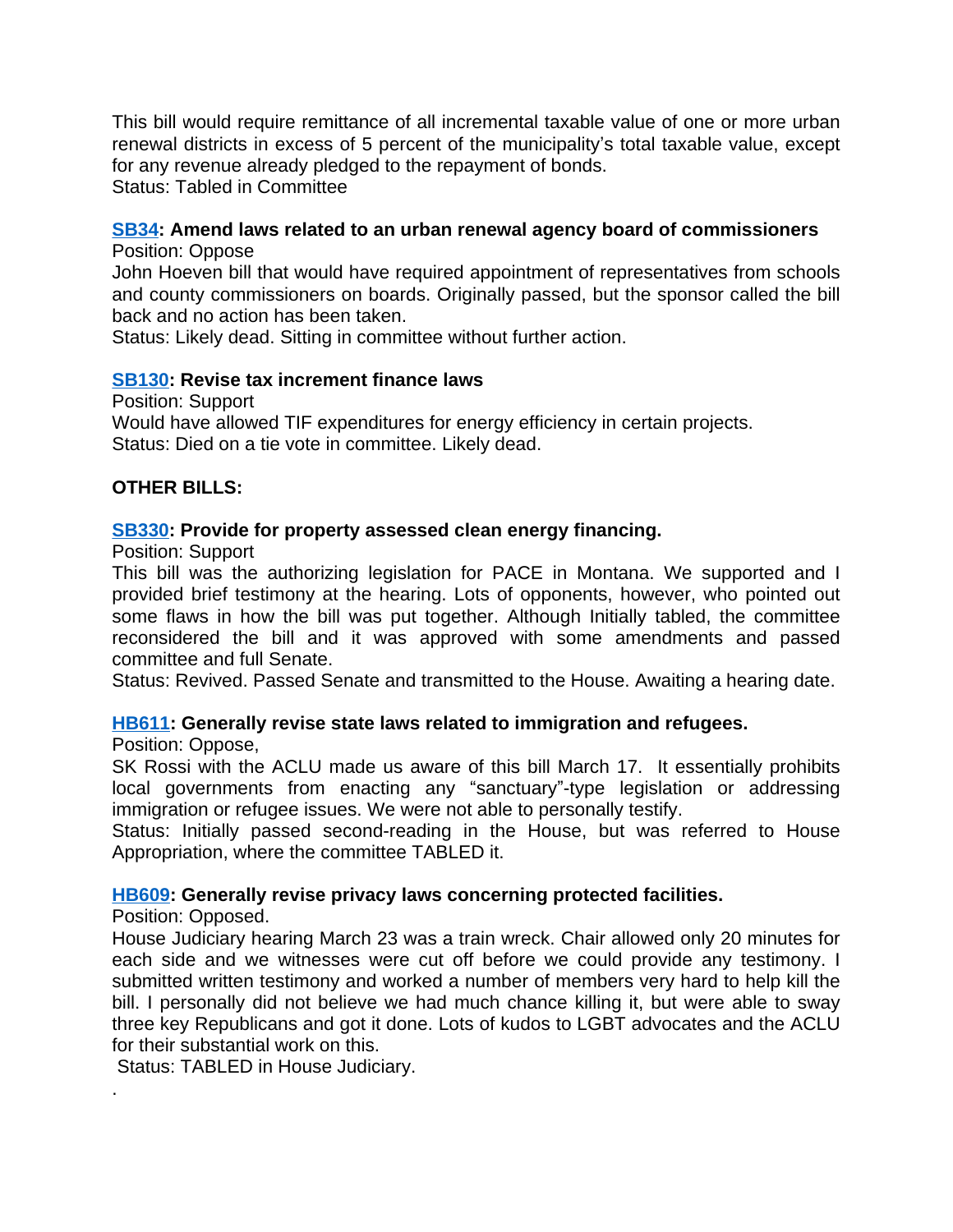### **[SB189:](http://laws.leg.mt.gov/legprd/LAW0210W$BSIV.ActionQuery?P_BILL_NO1=189&P_BLTP_BILL_TYP_CD=SB&Z_ACTION=Find&P_SESS=20171) Revise protest provisions for special districts**

### Position: Oppose.

This is Sen. Regier's bill that would revise protest provisions for special districts. It's a bad bill in that all (and only) returned ballots would be counted. If 100 property owners are in a proposed district only ten return the letter and ONE of them protests, the 10 percent threshold is immediately met. If only two people returned a ballot and ONE protested, a 50 percent threshold is met and no action could be taken for two years. It's unworkable. We attempted to get an amendment on the House floor, but it failed. This bill survived third-reading. We'll need to discuss possibility of a governor veto. Status: Passed both House and Senate. Transmitted to the governor.

# **[SB188:](http://laws.leg.mt.gov/legprd/LAW0210W$BSIV.ActionQuery?P_BILL_NO1=188&P_BLTP_BILL_TYP_CD=SB&Z_ACTION=Find&P_SESS=20171) Revise authority to create special districts.**

Position: Oppose.

action.

This was a companion bill to SB189 that would have decimated the ability to create special districts. We opposed along with the League on the Senate side and got it killed. Status: TABLED in committee.

# **[SB250:](http://laws.leg.mt.gov/legprd/LAW0210W$BSIV.ActionQuery?P_BILL_NO1=250&P_BLTP_BILL_TYP_CD=SB&Z_ACTION=Find&P_SESS=20171) Revise laws related to prosecutorial immunity.**

Position: Support. MacDonald testified in favor Status: Passed Senate. Hearing in the House Judiciary March 31. Awaiting executive

# **[HB463](http://laws.leg.mt.gov/legprd/LAW0210W$BSIV.ActionQuery?P_BILL_NO1=463&P_BLTP_BILL_TYP_CD=HB&Z_ACTION=Find&P_SESS=20171): Prohibit chronically incapacitated substance abuse in public places.**

Position: Support (Due to local control component) Request from Billings. A similar idea last session ran into roadblocks. Billings is asking for the city's support. We are reviewing. Status: TABLED in Committee

## **[HB422](http://laws.leg.mt.gov/legprd/LAW0210W$BSIV.ActionQuery?P_BILL_NO1=422&P_BLTP_BILL_TYP_CD=HB&Z_ACTION=Find&P_SESS=20171): Generally revising laws related to local government; withholding or offsetting entitlement share payments to local government under certain circumstances.**

Position: Neutral/Monitor

Discussed with Engen and Bickel. This bill comes out of a situation in Glacier County that legislators want to address statutorily. The MLCT has been involved in crafting this to ensure it is very narrow and won't impact cities that are compliant. We will monitor.

Status: Passed the Senate and House. Transmitted to the governor.

## **[HB417](http://laws.leg.mt.gov/legprd/LAW0210W$BSIV.ActionQuery?P_BILL_NO1=417&P_BLTP_BILL_TYP_CD=HB&Z_ACTION=Find&P_SESS=20171): Generally revise laws related to non-discrimination**

Position: Support/Monitor Status: TABLED in committee.

## **[HB294](http://laws.leg.mt.gov/legprd/LAW0210W$BSIV.ActionQuery?P_BILL_NO1=294&P_BLTP_BILL_TYP_CD=HB&Z_ACTION=Find&P_SESS=20171): Encourage accessible playgrounds across the state.**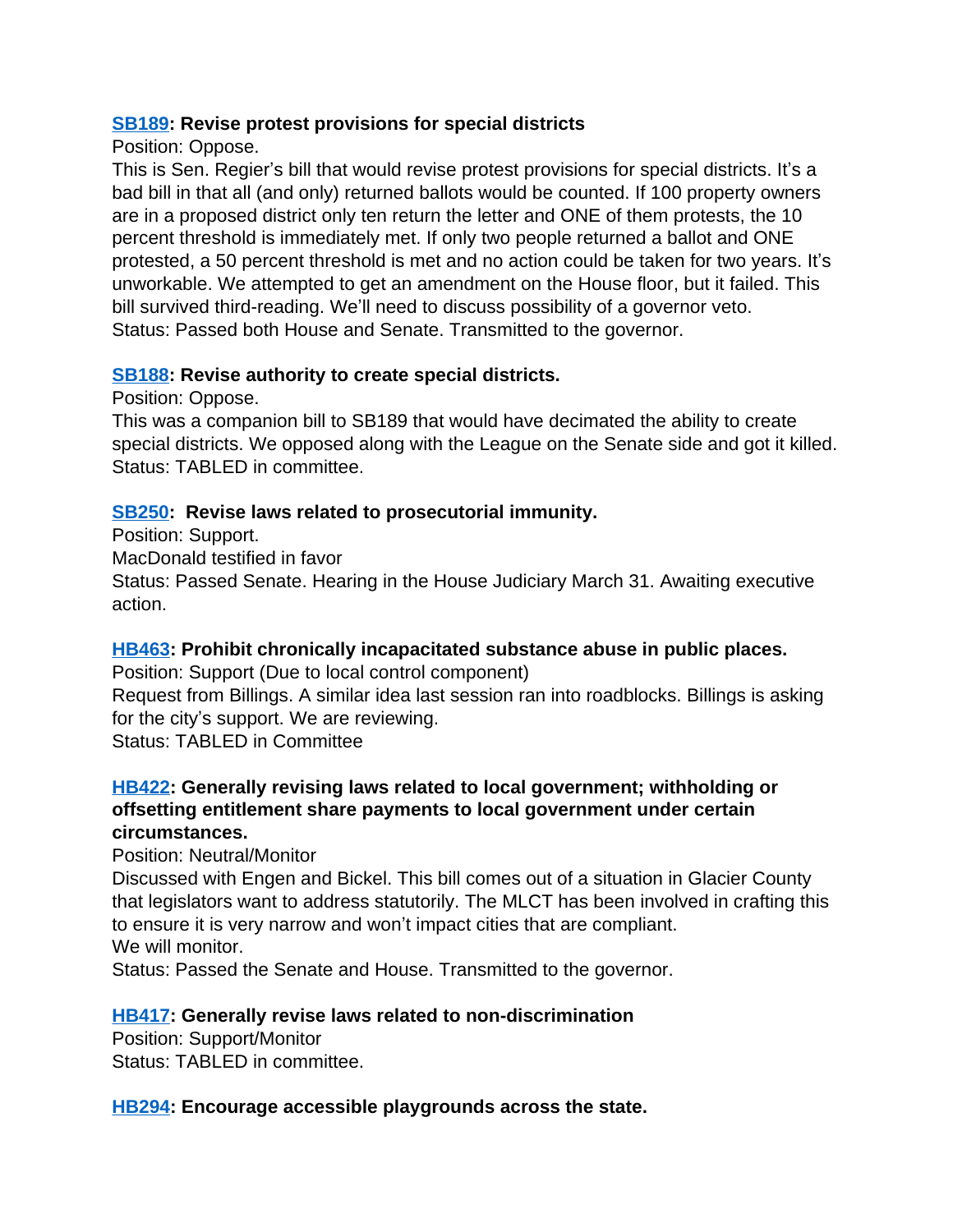Position: Support/Monitor

Status: Awaiting executive action in Senate Finance and Claims.

## **[SB106:](http://laws.leg.mt.gov/legprd/LAW0210W$BSIV.ActionQuery?P_BILL_NO1=106&P_BLTP_BILL_TYP_CD=SB&Z_ACTION=Find&P_SESS=20171) Revise laws related to use of certain chemical de-icers on Montana highways.**

Position: Oppose.

MacDonald testified against bill in Senate Finance and Claims after also testifying opposed in Senate Highways and Transportation. It was referred to Senate Finance and Claims, where it was tabled.

Status: TABLED in committee.

## **[HB94:](http://laws.leg.mt.gov/legprd/LAW0210W$BSIV.ActionQuery?P_BILL_NO1=94&P_BLTP_BILL_TYP_CD=HB&Z_ACTION=Find&P_SESS=20171) Generally revise public safety officer standards/training council laws.**

Position: Support amended version.

MacDonald worked with other interested parties on this one, largely to ensure that private businesses can contract with local governments to provide pretrial and misdemeanor services. Heavily amended bill but I think we are good with the final version

Status: Passed the House and Senate Judiciary. Awaiting floor vote.

## **[HB181](http://laws.leg.mt.gov/legprd/LAW0210W$BSIV.ActionQuery?P_BILL_NO1=181&P_BLTP_BILL_TYP_CD=HB&Z_ACTION=Find&P_SESS=20171): Establish requirements for police dogs.**

Position: Oppose without amendments.

MacDonald testified on behalf of the Missoula police in opposition to this bill. Committee tabled it on a voice vote Jan. 24<sup>th</sup>.

Status: TABLED in House Judiciary Committee.

## **[HB194](http://laws.leg.mt.gov/legprd/LAW0210W$BSIV.ActionQuery?P_BILL_NO1=194&P_BLTP_BILL_TYP_CD=HB&Z_ACTION=Find&P_SESS=20171): Prohibit local restrictions on electronic devices while driving.**

Position: Oppose

MacDonald testified against, along with representatives from other communities, law enforcement and the League. Bill made it out committee Jan. 20 on a narrow vote, but died on the floor.

Status: DIED on House floor.

## **[SB98](http://laws.leg.mt.gov/legprd/LAW0210W$BSIV.ActionQuery?P_BILL_NO1=98&P_BLTP_BILL_TYP_CD=SB&Z_ACTION=Find&P_SESS=20171): Property ownership fairness act.**

Position: Oppose.

MacDonald unable to attend the Jan.  $27<sup>th</sup>$  hearing, but we are on record opposing this bill and will be directly lobbying legislators to oppose it. The bill has a substantial fiscal note.

Status: DIED on the Senate floor.

## **[SB155:](http://laws.leg.mt.gov/legprd/LAW0210W$BSIV.ActionQuery?P_BILL_NO1=155&P_BLTP_BILL_TYP_CD=SB&Z_ACTION=Find&P_SESS=20171) Prohibit local government regulation of agricultural seed**

Position: Oppose/Monitor

We missed the hearing due to workload. Kelly Lynch with the League was, I believe, able to get some amendments on this that should address city concerns. Need to follow up with her.